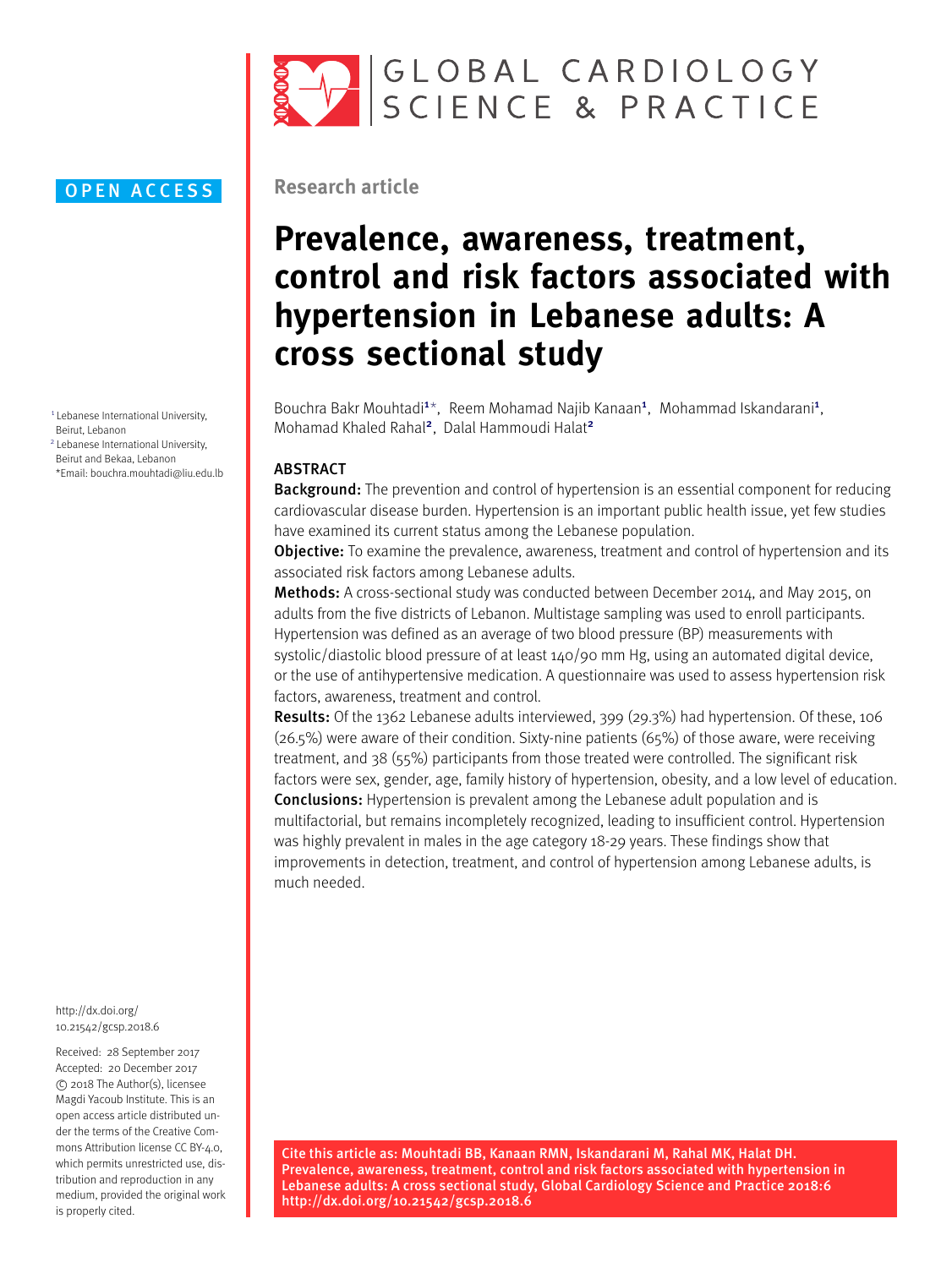# **INTRODUCTION**

Around the globe, hypertension is the most important preventable cause of morbidity and mortality<sup>[1](#page-8-0)</sup>. The consequences of hypertension are deleterious. It is associated with serious complications such as: stroke, intracerebral hemorrhage, heart failure, chronic kidney disease, and others. Globally, about 7.5 million deaths occur each year due to high blood pressure, this accounts for almost [1](#page-8-0)2.8% of all deaths<sup>1</sup>. Projections show that by [2](#page-8-1)030, prevalence of hypertension is expected to increase by 7.2% from 2013 estimates<sup>2</sup>. The overall estimated prevalence of hypertension in the Middle East is 29.5%<sup>[3](#page-8-2)</sup>.

In Lebanon, cardiovascular diseases are the leading cause of death. Few studies have addressed the prevalence, awareness, treatment, control and risk factors associated with hypertension. From 2005 to the beginning of 2015, no survey had been conducted to address these issues. A recent study published in 2015 showed a prevalence of 36.9% and an awareness of 53%<sup>[4](#page-8-3)</sup>. Given that, and for updating and increasing dependability of data regarding hypertension in Lebanon, this study was implemented to assess prevalence, awareness, treatment, control and risk factors associated with hypertension across the five districts in Lebanon. Selected findings from this paper have been presented at the American Society of Health-System Pharmacists (ASHP) conference (December 2015).

# **METHODS**

# **Study population and settings**

This is a cross-sectional study, conducted between December 2014, and May 2015, on Lebanese adults aged 18 years and above. The participants were randomly enrolled from the five main districts of Lebanon to represent various geographic areas. These regions are the main governorates of Lebanon including; North, South, Beqaa, Mount Lebanon and the capital of Lebanon, Beirut. According to current national registries, the urban areas of Lebanon such as Mount Lebanon and Beirut are the most heavily populated, with about 75% of inhabitants living there. The remaining districts include both urban population in the main cities and rural communities. Over all districts, the Lebanese population is young with almost half of the population (47.1 percent) under 25 years of age and with life expectancy of 72 years. An approval for the study was received from the Institutional review board of the research council at School of Pharmacy at the Lebanese International University.

# **Data collection**

Multistage sampling was done by including several malls, street shops, universities and centers from each region starting with the capital city, Beirut, and followed over few weeks in other districts. An oral consent was provided from all participants to be interviewed and enrolled in the study. These participants were subjected to face-to face interviews to fill a questionnaire. Pregnant females and individuals who filled the questionnaire but did not have their blood pressure measured were excluded from the study. If any data was missing in the questionnaire, the subject was excluded from the study.

# **Study questionnaire**

A study questionnaire was presented to the participants by two registered pharmacists. It included participant's demographics. Hypertension risk factors, including fat and salt intake, sedentary lifestyle, smoking and alcohol intake, dyslipidemia, diabetes mellitus, stroke, kidney disease, coronary artery disease and family history of hypertension. Diet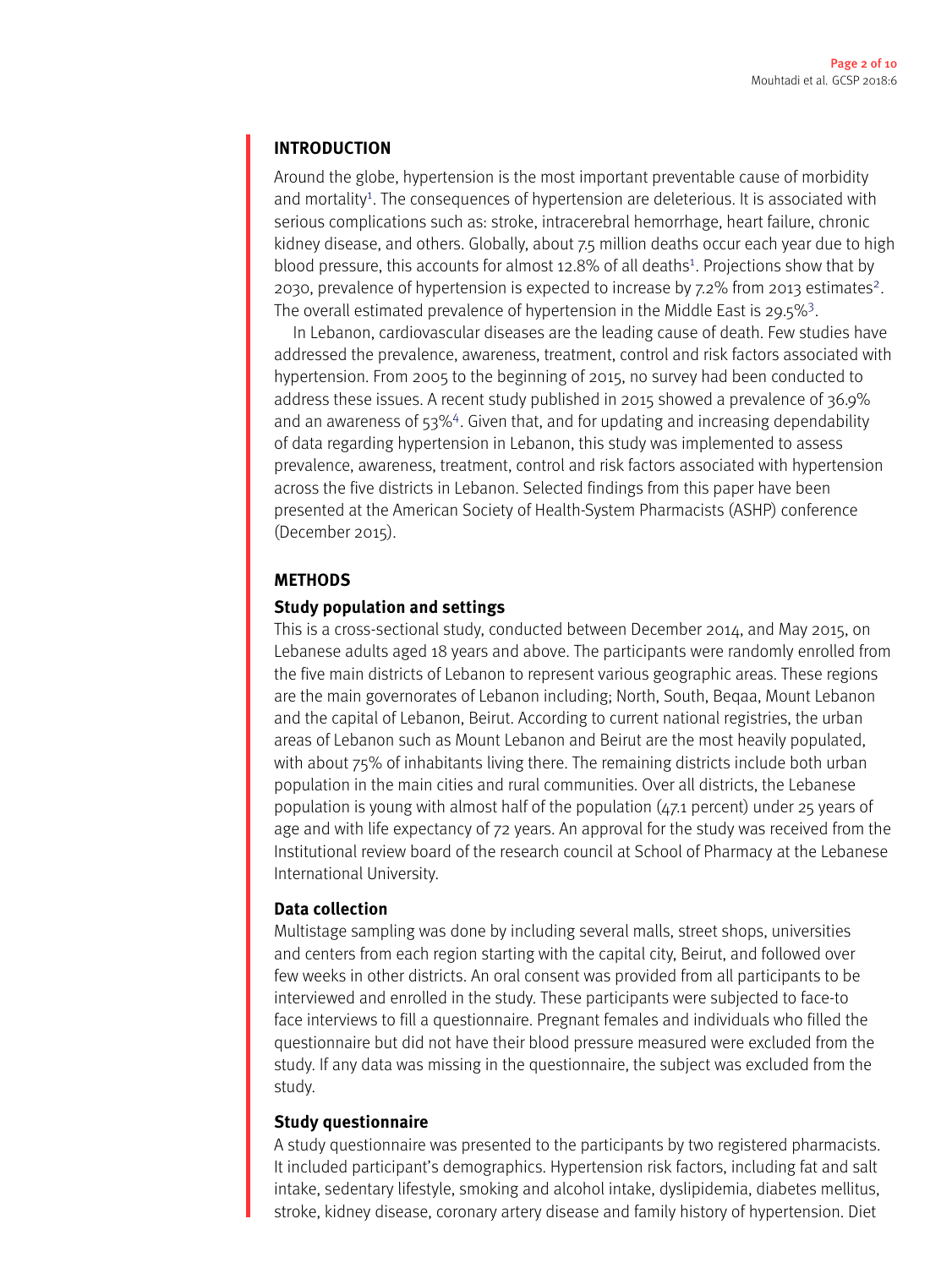was based on participant's assumption of the amount of fat and salt intake per week. Sedentary life style definition was based on physical activity; participants were either classified as physically active or inactive<sup>[5](#page-8-4)</sup>. To assess awareness, subjects were asked the following questions: Has a doctor ever said that you have high blood pressure or hypertension? Are you aware that it is a chronic disease and you shouldn't stop your medication even if your BP is normal? Are you aware of its complications? For treatment assessment, subjects were asked whether they are taking any antihypertensive medications.

# **Methods of measurement**

Pharmacists used Omron blood pressure device (Omron 73237, Germany) to measure the participants' blood pressure<sup>[6](#page-8-5)</sup>. This is a calibrated automated digital blood pressure device. It is clinically proven to be accurate with a 2% rate of error. Subjects were asked to rest in a seated, upright position for 1-2 minutes, with back supported, legs uncrossed and arm extended at the same level of the heart. Participants with reported smoking, alcohol intake, or intense physical activity for the last 30 minutes were invited to rest for 30 minutes before measurement of blood pressure. Blood pressure was measured twice, each time in a different arm, the mean of these two was recorded. The participants' weight in kilograms and height in meters were measured using.... The body mass index (BMI) was calculated as (weight (kg)/height (m)) x height (m).

# **Variable definitions**

Hypertension was defined as average measured blood pressure ≥140 mm Hg systolic and/ or 90 mm Hg diastolic, or self-reported use of medications for hypertension<sup>[7](#page-8-6)</sup>. Participants were defined as aware of hypertension if classified as having hypertension and reported being informed about that by a medical provider. Participants were defined as treated if classified as having hypertension and reported that they were taking antihypertensive medications. Participants were defined as controlled if they were classified as having hypertension, receiving antihypertensive therapy and having a blood pressure measurement <140/90 mm Hg[7](#page-8-6).

# **Statistical analysis**

Descriptive analysis such as rate and proportion were used to estimate the prevalence, awareness, treatment and control of hypertension. Chi-square and crosstabs were used to compare the difference between variables. Logistic regression was used to assess the independent effects of individual factors. A 'P' value of less than 0.05 was considered to be significant. The Statistical Package for Social Science (SPSS) version 21.0 was used to analyze the data.

# **RESULTS**

# **Study population**

This study recruited 1362 participants from the five districts of Lebanon: 105 from Beirut (7.7%), 922 from North (67.9%), 102 from South (7.5%), 85 from Mount Lebanon (6.2%) and 144 from (10.6%) Bekaa. Demographic information and lifestyle habits of the participants are shown in [Table](#page-3-0) [1.](#page-3-0) Overall, among the participants 49.18% were males and 50.8% were females. The age of participants ranged between 18 years and 95 years with a mean age of 31 years, males had a mean age of 32.5 years  $\pm$ 15.3 and females 29.8 years ±13.3. Concerning location, the mean age of participants from North, Beirut, South, Bekaa and Mount Lebanon districts were  $30.7 \pm 14.4$ , 40.9  $\pm$  15.55, 38.9  $\pm$  17.33,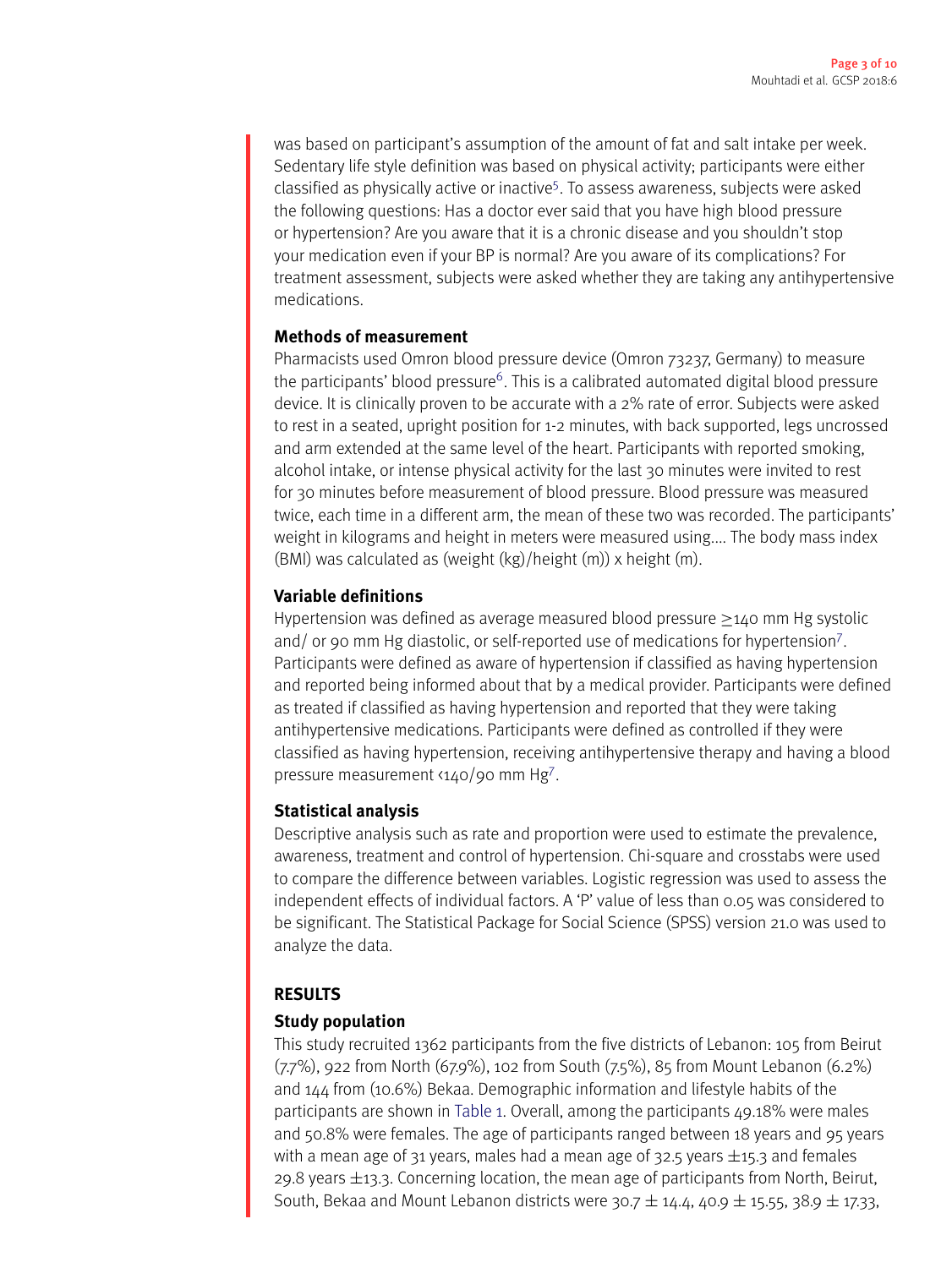|                          | Men |       | Women          | P value |       |
|--------------------------|-----|-------|----------------|---------|-------|
|                          | N   | $\%$  | N              | $\%$    |       |
| Age (years)              |     |       |                |         |       |
| 18-29                    | 374 | 28.3  | 434            | 32.5    | 40.05 |
| 30-39                    | 94  | 7.04  | 93             | 6.97    |       |
| 40-49                    | 89  | 6.67  | 77             | 5.77    |       |
| 50-59                    | 47  | 3.52  | 50             | 3.75    |       |
| 60-69                    | 25  | 1.87  | 15             | 1.12    |       |
| 569                      | 27  | 2.02  | 9              | 0.67    |       |
| Total                    | 656 | 49.18 | 678            | 50.8    | 40.05 |
| <b>Regions</b>           |     |       |                |         |       |
| <b>Beirut</b>            | 46  | 3.4   | 59             | 4.3     | 0.3   |
| North                    | 451 | 33.2  | 471            | 34.7    |       |
| South                    | 63  | 4.6   | 39             | 2.9     |       |
| Mount Lebanon            | 45  | 3.3   | 40             | 2.9     |       |
| Bekaa                    | 58  | 4.3   | 86             | 6.3     |       |
| BMI                      |     |       |                |         |       |
| Normal                   | 243 | 21.54 | 308            | 27.39   | 0.05  |
| Overweight               | 209 | 18.52 | 121            | 10.72   |       |
| Obese                    | 102 | 9.04  | 77             | 6.83    |       |
| <b>Smoker</b>            |     |       |                |         |       |
| Yes                      | 399 | 30.1  | 297            | 22.4    | 0.1   |
| <b>Educational Level</b> |     |       |                |         |       |
| No schooling             | 18  | 1.4   | $\overline{7}$ | 0.5     | 0.05  |
| Primary School           | 90  | 6.9   | 88             | 6.7     |       |
| Secondary School         | 123 | 9.4   | 119            | 9.1     |       |
| University               | 410 | 31.2  | 458            | 34.9    |       |
| Diet (fat/salt)          |     |       |                |         |       |
| Low                      | 117 | 8.9   | 126            | 9.6     | 0.9   |
| Moderate                 | 320 | 24.4  | 377            | 28.7    |       |
| High                     | 202 | 15.4  | 172            | 13.1    |       |
| <b>Physical activity</b> |     |       |                |         |       |
| Inactive                 | 344 | 26.5  | 469            | 36.2    | 0.71  |
| Active                   | 286 | 22.1  | 197            | 15.3    |       |
| <b>Family history</b>    |     |       |                |         |       |
| Yes                      | 305 | 23.0  | 368            | 27.7    | 0.05  |
|                          |     |       |                |         |       |

<span id="page-3-0"></span>Table 1 Baseline characteristics of participants.

 $26.8 \pm 10.27$  and  $21.9 \pm 3.8$  respectively. The mean BMI was 25 kg/m<sup>2</sup>. While 52.6% of the participants were smokers, 62.7% were physically inactive. 45.2% were either overweight or obese and 50.7% had a family history of hypertension.

# **Prevalence of hypertension**

Among participants included in the study [\(Table](#page-4-0) [2\)](#page-4-0), 399 were hypertensive (29.3%), 69 patients (65%) of those aware, were receiving treatment, and 38 (55%) participants from those treated were controlled. The age-standardized prevalence of hypertension was 29.2%. In the age category below 60 years, the prevalence of hypertension was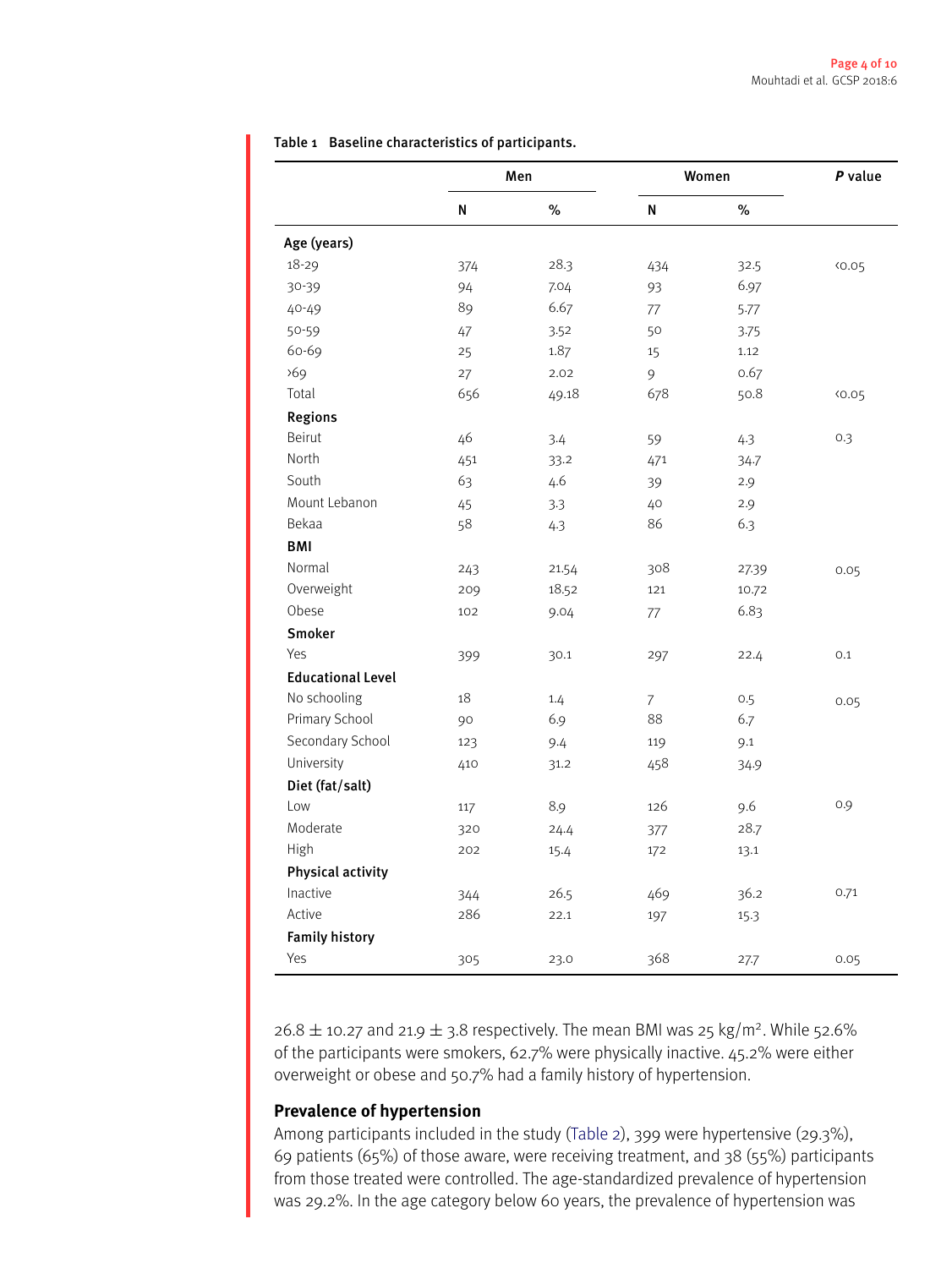| Characteristics          |              | Men%  |                |                                 | Women %      |                |                |                                 |
|--------------------------|--------------|-------|----------------|---------------------------------|--------------|----------------|----------------|---------------------------------|
|                          | Hypertension | Aware | <b>Treated</b> | Controlled<br>within<br>treated | Hypertension | Aware          | <b>Treated</b> | Controlled<br>within<br>treated |
| Age (years)              |              |       |                |                                 |              |                |                |                                 |
| 18-29                    | 32.6         | 10.8  | 2.5            | $\mathsf O$                     | 10.8         | $\overline{7}$ | 4.5            | 4.8                             |
| 30-39                    | 38.3         | 20    | 8.6            | 5.9                             | 17.2         | 26.7           | 20             | 9.5                             |
| 40-49                    | 44.9         | 37.5  | 22             | 17.6                            | 35.5         | 26.1           | 21.7           | 14.3                            |
| 50-59                    | 59.6         | 36.7  | 32.3           | 29.4                            | 62           | 54.8           | 54.8           | 42.9                            |
| 60-69                    | 51.7         | 64.7  | 47.1           | 17.6                            | 73.3         | 54.5           | 54.5           | 23.8                            |
| 569                      | 69.9         | 66.7  | 66.7           | 29.4                            | 44.4         | 66.7           | 75             | 4.8                             |
| <b>Regions</b>           |              |       |                |                                 |              |                |                |                                 |
| Beirut                   | 39.1         | 35.3  | 27.8           | 17.6                            | 27.1         | 33.3           | 37.5           | 19                              |
| North                    | 39.0         | 28.1  | 16.3           | 70.6                            | 20.4         | 32.3           | 27.8           | 66.7                            |
| South                    | 38.1         | 26.1  | 25             | 11.8                            | 28.2         | 20             | 27.3           | 4.8                             |
| Mount Lebanon            | 35.6         | 18.8  | 6.3            | $\circ$                         | 10           | 66.7           | 33.3           | 4.8                             |
| Bekaa                    | 37.9         | 4.5   | 4.5            | $\mathsf O$                     | 15.1         | 7.7            | 7.7            | 4.8                             |
| BMI                      |              |       |                |                                 |              |                |                |                                 |
| Normal                   | 28           | 20.6  | 11.4           | 20                              | 12           | 8.8            | 5.9            | 5.6                             |
| Overweight               | 41.1         | 26.1  | 18.2           | 60                              | 24           | 42.9           | 39.3           | 44.4                            |
| Obese                    | 58.8         | 33.3  | 19             | 20                              | 44.2         | 38.2           | 38.2           | 50.0                            |
| Smoker                   |              |       |                |                                 |              |                |                |                                 |
| Yes                      | 40.4         | 21.9  | 11.3           | 47.1                            | 23.2         | 38.1           | 34.4           | 61.9                            |
| <b>Educational Level</b> |              |       |                |                                 |              |                |                |                                 |
| No schooling             | 2.8          | 3.2   | $\circ$        | 5.3                             | 27.5         | 2.7            | 2.9            | 4                               |
| Primary School           | 14           | 21    | 22.5           | 10.5                            | 37.5         | 37.8           | 35.3           | 23.4                            |
| Secondary School         | 19.2         | 22.6  | 32.5           | 31.6                            | 20.2         | 18.9           | 20.6           | 19.4                            |
| University               | 64           | 53.2  | 45             | 52.6                            | 14.8         | 40.5           | 41.2           | 53.2                            |
| <b>Diet</b>              |              |       |                |                                 |              |                |                |                                 |
| Low                      | 18.3         | 43.9  | 54.8           | 55                              | 18.7         | 39.5           | 41.2           | 52.2                            |
| Moderate                 | 50.5         | 39.4  | 38.1           | 40                              | 55.9         | 47.4           | 52.9           | 43.5                            |
| High                     | 31.6         | 16.7  | $\overline{7}$ | 5                               | 25.5         | 13.2           | 5.9            | 4.3                             |
| <b>Physical Activity</b> |              |       |                |                                 |              |                |                |                                 |
| Inactive                 | 42.4         | 26    | 16.6           | 47.1                            | 20.5         | 25.8           | 21.7           | 66.7                            |
| Active                   | 109          | 70    | 46.6           | 53                              | 57.1         | 103.5          | 104.8          | 33.3                            |
| <b>Family History</b>    |              |       |                |                                 |              |                |                |                                 |
| Yes                      | 45.2         | 55.6  | 33.3           | 64.7                            | 25.3         | 100            | 66.7           | 70                              |

<span id="page-4-0"></span>Table 2 Percentage of prevalence, awareness treatment and control of hypertension in participants.

higher in males whereas, in the age category 60–69, women had higher prevalence of hypertension. Moreover, male participants aged 69 years and above had a higher prevalence of hypertension (69.9%) compared to female participants (44.4%; *P* < 0.05).

## **Risk factors**

Smoking also played a role among hypertensives, where smokers had higher prevalence (59.3%) than nonsmokers (40.7%). For the education, 24% of participants with a university degree were hypertensive and 48% of participants who were not schooled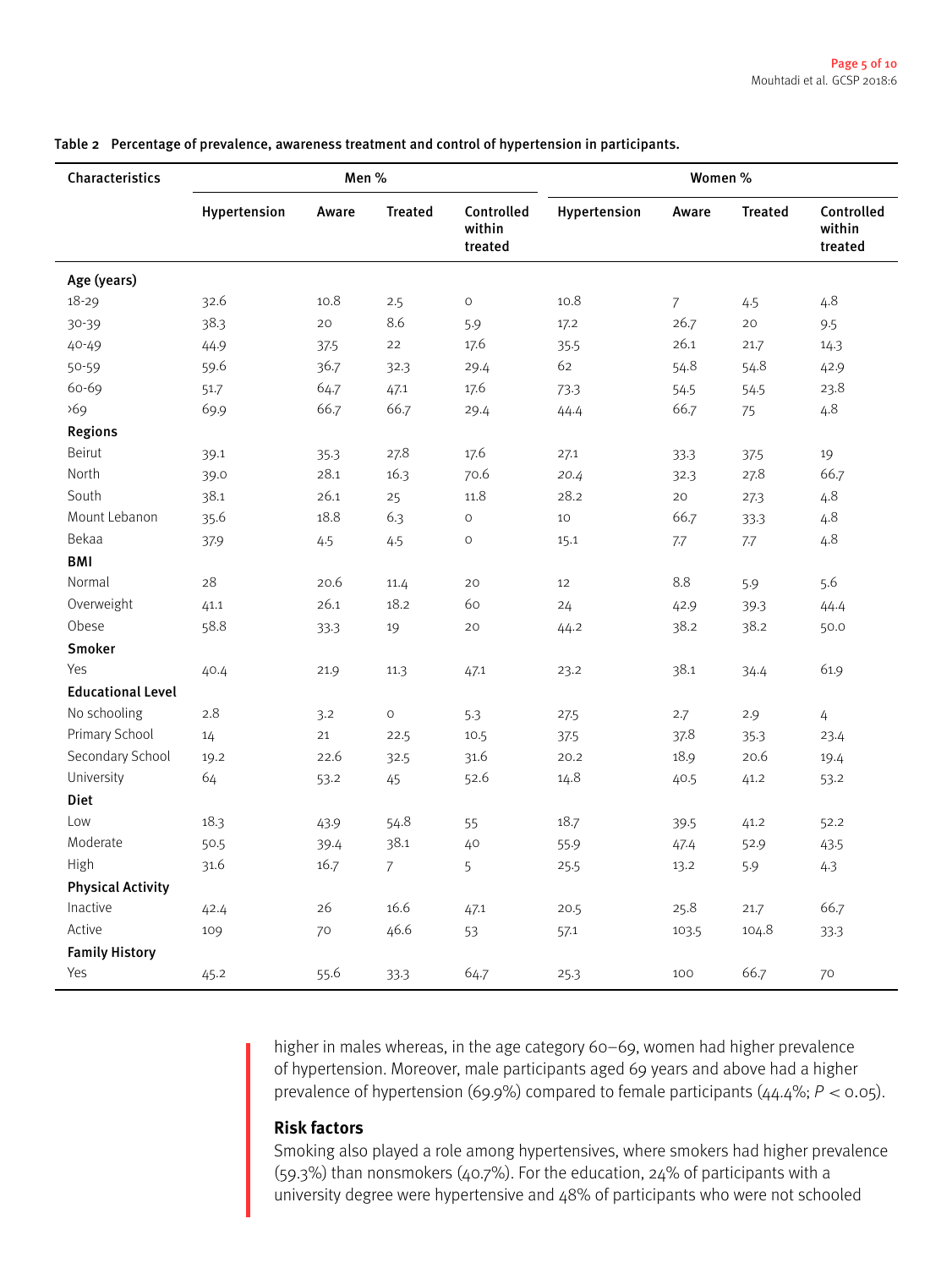were hypertensive (*P* < 0.05). Based on logistic regression, male gender had 2.4 times higher risk of suffering from hypertension than females. Obesity played an indispensable role in hypertension prevalence. The definition of obesity was based on the BMI; a BMI above 30 kg/m<sup>2</sup> was considered obese. Prevalence increased significantly among obese males (58.8%) and females (44.2%) compared to males and females who have a normal body weight (28% and 12% respectively; *P* < 0.05). Moreover, obese people had 7.2 times higher risk of developing hypertension than people with normal weight. The increase in age also increase hypertension prevalence, as old people were 2.7 times more prone to suffer from hypertension than normal people.

## **Awareness, treatment and control proportions**

The percent of awareness about hypertension was higher in females (29.8%) than in males (25.9%;  $P = 0.2$ ). The percentage of aware hypertensive participants receiving treatment were 74.5%. The rate of awareness was highest in Beirut area (34.4%) and lowest in Beqaa area (5.7%;  $P = 0.04$ ). The percentage of aware hypertensives being treated was (74.5%), and a higher proportion of aware females (84.2%) were treated than aware males (56.9%;  $P <$  0.05). From those treated, 54.4% were controlled. The control rate was higher in participants with low salt and fat diet (58.3%) than those with high salt and fat diet ( $20\%$ ;  $P = 0.16$ ).

## **DISCUSSION**

This study shows a high prevalence of hypertension among the Lebanese adult population with moderate awareness and treatment rates. The prevalence was evident in young male adults between 18 and 29 years. About half of the participants who were treated were controlled on their medication therapy. Low educational level, obesity and male gender played a significant role in increasing prevalence risk. Awareness rate was highest in Beirut, the capital of Lebanon. Treatment rate was higher among females, and control rate was higher in those on a low salt and low fat diet. The results of this study have valuable implications for cardiovascular health in Lebanese adults. About one third of Lebanese adults studied in our survey are hypertensive, and less than one third of those are aware. This indicates an urgent need for better follow-up in the Lebanese population, and to train health providers on issues of hypertension detection and surveillance.

On the other hand, about two-thirds of aware population received treatment, indicating that good access to healthcare will allow proper detection of the condition and hence the use of antihypertensive drugs when indicated. About half of the hypertensive treated patients achieved good control of blood pressure, indicating that management of hypertension by lifestyle measures and medications needs to be reinforced in the Lebanese community.

This study is among the few available in Lebanon about hypertension. In 2005 a study was conducted by Tohme et al., by administrating a questionnaire to 2125 adults aged equal or above 30 years old from all regions in Lebanon, resulted in a hypertension prevalence of  $23\%$ <sup>[8](#page-8-7)</sup>. The prevalence from that study may not be conclusive however, since high blood pressure was reported by participants as a yes/no question and through oral interviews, but without blood pressure measurement.

Another study was conducted in January 2015 by Matar et al. and showed a hypertension prevalence of 36.9%<sup>[4](#page-8-3)</sup>. Lower percentages were reported in our study, this may be explained by the older sampled population by Matar et al. (above 21 years old) versus our study (above 18 years old). Another factor that may have contributed to such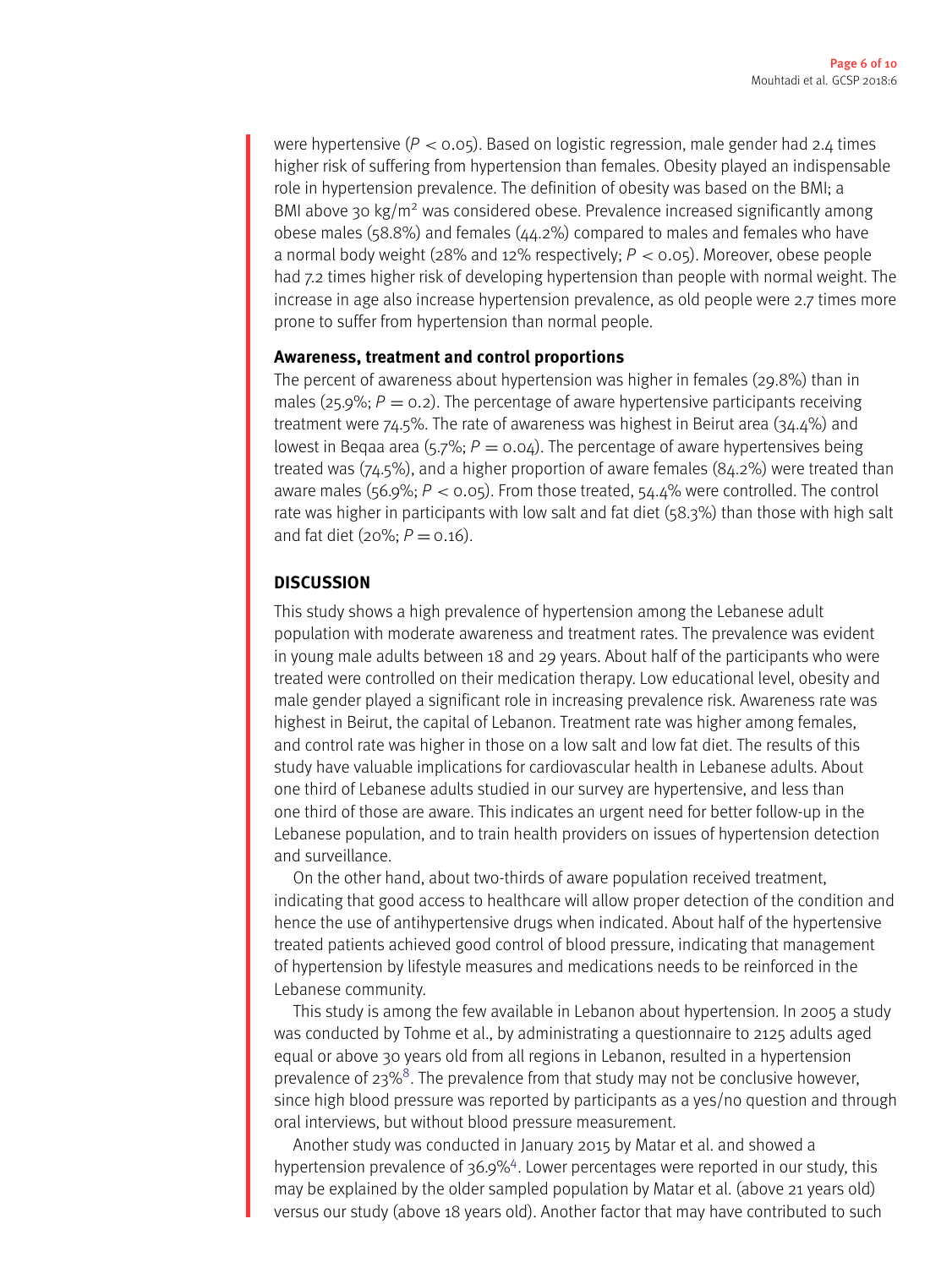a difference is that our study included some university students with fewer risk factors for hypertension. Our study found rate of awareness of hypertension to be 26.5%, a lower rate than that reported by Matar et al. as 53%, and this may be explained by the fact that their population was mostly based on Beirut and Mount Lebanon, which are urban areas with modernized lifestyle and probably better awareness.

Sixty-five percent of our participants with hypertension were receiving blood pressure medications, versus 48.9% in the previous study by Matar et al., while the control rates of treated hypertensive patients were similar (55% in our study and 54.2% in Matar et al. study). These differences and similarities indicate heterogeneity of the conducted studies and possible differences among studied populations, sampling methods, study settings, and time period when the study was conducted. These findings warrant better follow-up of the status of hypertension treatment and control among Lebanese adults, and perhaps stress the need for more comprehensive, consolidated, and probably long-term studies.

A systematic review about hypertension prevalence, awareness, and control in Arab countries has shown that the prevalence of hypertension increased with age and occurred more frequently in Arab women. The overall estimated prevalence of hypertension in the Middle East was 29.5%<sup>[3](#page-8-2)</sup>. This conforms to results of our study and indicates that Lebanon has an average prevalence of hypertension compared to neighboring countries.

Awareness of hypertension was 46% and varied from 18% (Jordan) to 79.8% (Syria)<sup>[3](#page-8-2)</sup>. A national survey about hypertension prevalence, awareness, treatment and control, and its associated factors in Jordan showed that the prevalence of hypertension was 32.3% in adults aged 25 years or more<sup>[9](#page-8-8)</sup>. The rate of awareness among those hypertensive patients was 56.1%<sup>[9](#page-8-8)</sup>. Another national survey about hypertension in the Kingdom of Saudi Arabia (KSA) in 2013 found that 15.2% were hypertensive, noting that KSA has a young population with 81% of the population under the age of  $40^{10}$  $40^{10}$  $40^{10}$ .

A study in Tunisia on elderly patients (age  $> 65$  years) resulted in a prevalence of 52% among studied individuals<sup>[11](#page-9-1)</sup>. Overall, according to our findings, Lebanon's rates of hypertension prevalence are not alarming compared to the region, and are better than some countries. The rates of awareness are lower than some countries like Jordan, probably due to better socioeconomic variables, but higher than some countries like Syria, after the crisis of the civil war.

Our study found a clear correlation between awareness, treatment and control of hypertension in a manner of logical sequence. Being aware of having hypertension led to higher chances of being treated and therefore being controlled. The prevalence of hypertension was higher in males than in females which is parallel to the latest study in Lebanon<sup>[4](#page-8-3)</sup>. The prevalence of hypertension in 2005 was lower according to a study by Tohme et al. and was 23.1%<sup>[8](#page-8-7)</sup>. Hypertension prevalence was higher among older age groups. This finding is consistent with the fact that hypertension prevalence increase with age[9](#page-8-8) . Comparing Beirut, being the capital and an urban district, to Beqaa, being a rural district, prevalence of hypertension was higher in Beirut. These results were reported elsewhere; a study by Chaturvedi et al. showed an association between increase blood pressure and urbanization<sup>[12](#page-9-2)</sup>.

Furthermore, male gender, family history of hypertension, obesity, and family history of hypertension were significant risk factors for hypertension. Among hypertensive participants, more than half were smokers<sup>[13](#page-9-3)[,14](#page-9-4)</sup>. These results are consistent with prospective study done on women showing that heavy smoking results in persistent rise in blood pressure<sup>[15](#page-9-5)</sup>. Moreover, overweight and obesity play a direct role in increasing the prevalence of hypertension compared to normal and underweight participants<sup>[16](#page-9-6)</sup>.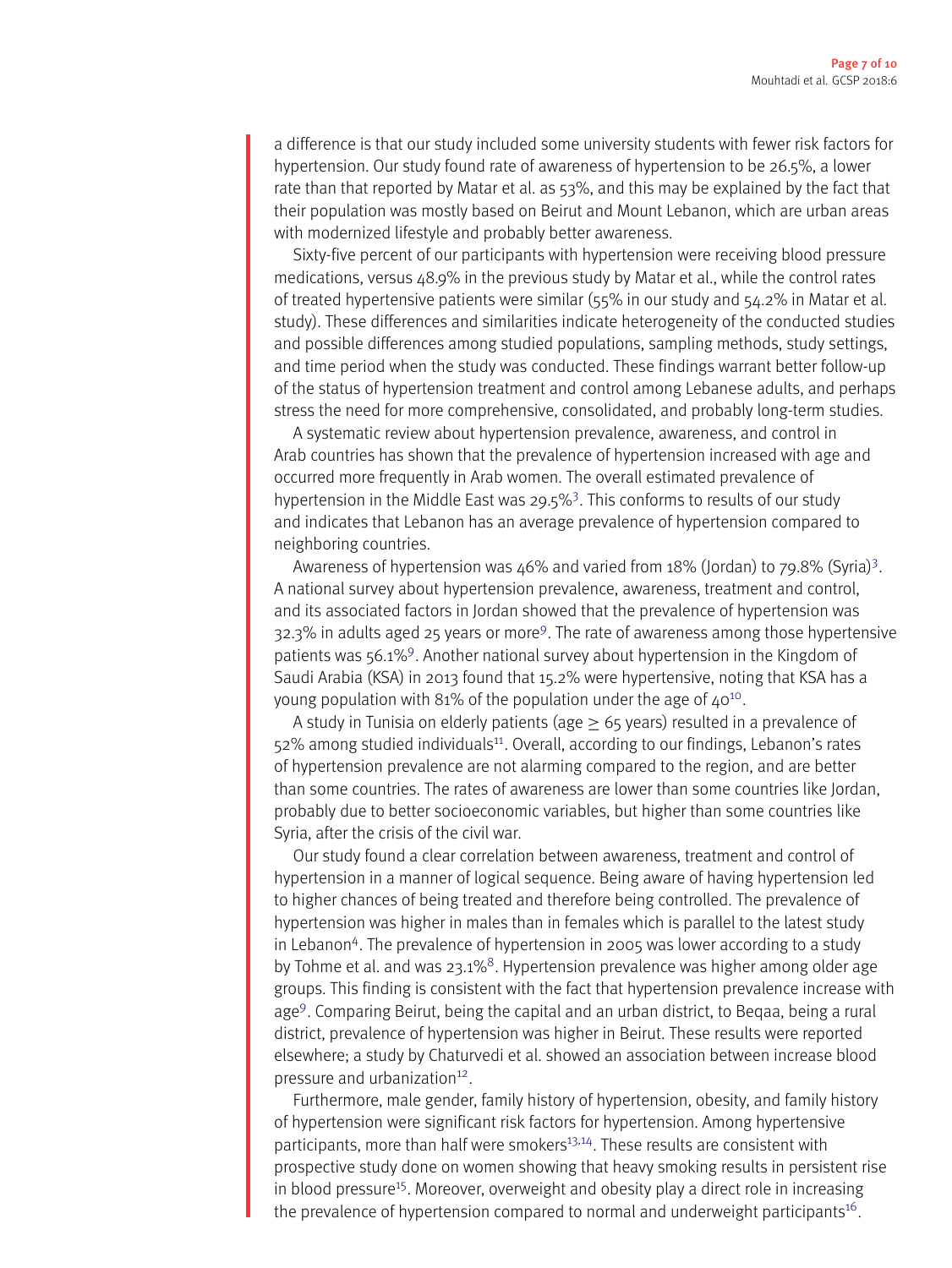This study was the latest in Lebanon to assess the relation between risk factors and hypertension in the country. In a study from January 2015, significant risk factors for hypertension prevalence were age, male sex, being widowed, smoking, obesity, diabetes mellitus and dyslipidemia<sup>[4](#page-8-3)</sup>. In a study from 2005, the significant risk factors for hypertension prevalence were age, low education level and retired individuals<sup>[8](#page-8-7)</sup>.

In neither males nor females could we determine a clear correlation between educational level and awareness about hypertension. On the other hand, awareness was highest in the two urban districts: Beirut and Mount Lebanon. This sounds logical, but conclusions are hard to draw due to the small sample size compared to other regions.

Awareness among older participants was highest. This can be explained by the frequent visits to medical centers by older participants due to their comorbidities and assessment by healthcare providers, thus, informing them about their high blood pressure.

Treatment and control of hypertension were two strongly related factors according to our findings, where 55% of participants controlled were treated. The widespread lack of hypertension control may be due to high costs of accessing medical care, inadequate pharmacological prescription, or poor compliance, or poor lifestyle<sup>[17,](#page-9-7)[18](#page-9-8)</sup>.

#### **STRENGTHS AND LIMITATIONS**

This study had limitations. One was measuring blood pressure in different settings where participants were selected, such as street shops, malls, universities and others. This method of cross-sectional sampling results in participants that do not necessarily represent the general population. Multistage sampling from home units would have been better for data collection because they may be more representative. Our data collection also avoided to choose locations that usually include a bulk of hypertensive patients like hospitals. The percentage of participants in the 18-29 age group was highest. Although some hypertension was detected in this age category, overall the prevalence of hypertension may have decreased due to this sampling issue, indicating the need for an older age category.

Moreover, small sample size and recall bias may have occurred with some participants while answering the questionnaire. Although the sample size was comparable between Beirut and Bekaa, the difference in prevalence of hypertension may be explained by taking a larger sample size from university students in Bekaa. Blood pressure measurement was done on a single encounter and this differs from current guidelines of diagnosis of a high blood pressure being done on two different encounters. This may affect the overall sensitivity of our measurements. Also, blood pressure was measured twice for each participant instead of three times as recommended in some guidelines.

The strengths of this study lie in the recruitment of participants from rigorous geographical areas, different age groups, variability in lifestyle factors and health status. Moreover, interviews and blood pressure measurements were done by trained pharmacists using standardized BP measurement device. Another advantage is the assessment of several risk factors in the study and the assessment of relation between socioeconomic and other backgrounds to hypertension.

## **CONCLUSION**

It is evident that hypertension is a common public health problem in Lebanon with complex etiologies, but is not well acknowledged leading to its poor control. This is the most updated cross-sectional study carried out in Lebanon that correlates hypertension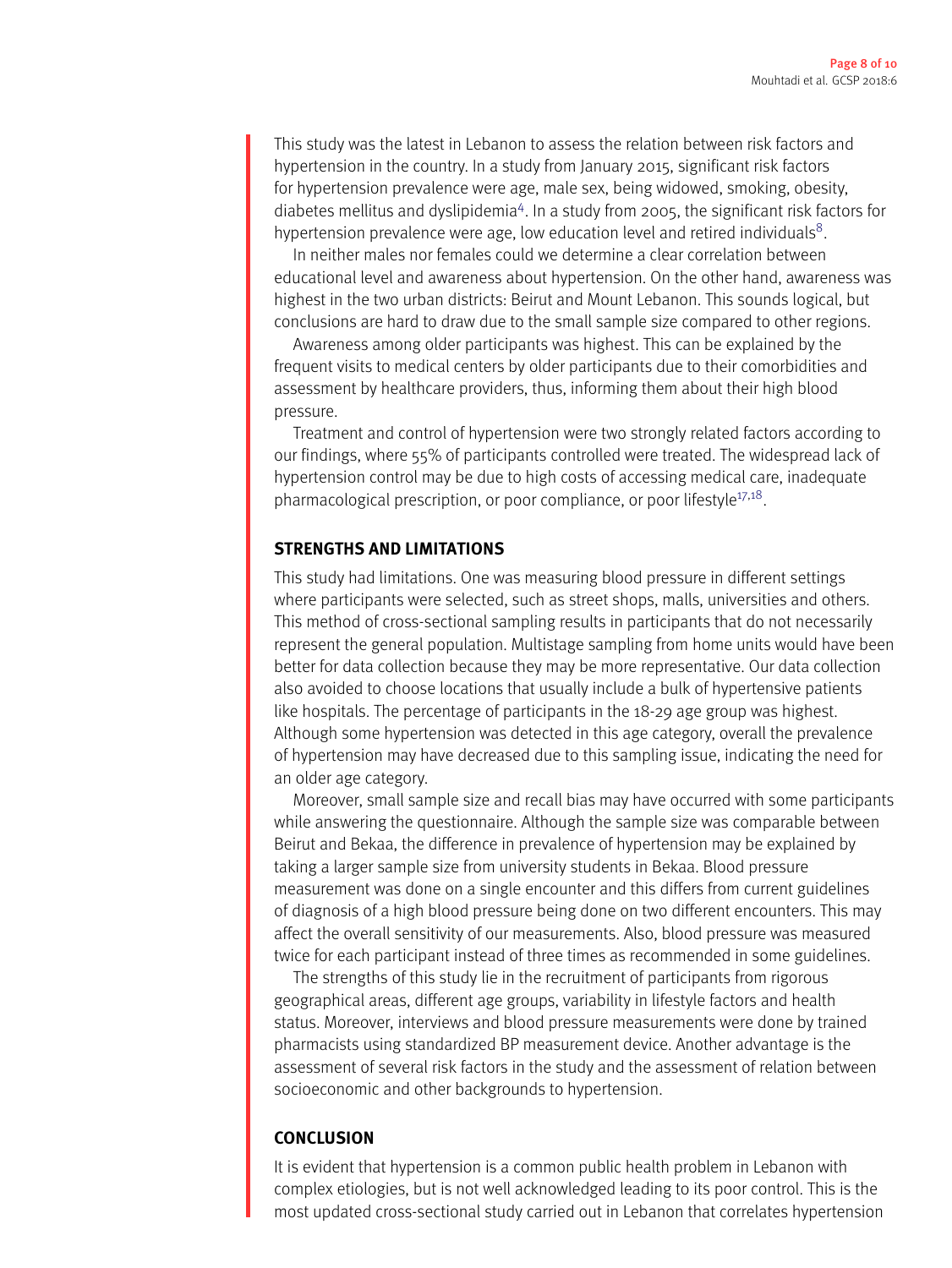with its risk factors. The results show important gaps in the management of hypertension in this country and that substantial improvement in hypertension education, treatment, and control is needed. The highest concern is that about half of individuals with known hypertension are not controlled. Therefore, the healthcare community is responsible to improve awareness, treatment, and control of hypertension by thorough detection and treatment methods, aiming to decrease the overall prevalence and mortality associated with hypertension in Lebanese adults.

# **COMPETING INTERESTS**

None declared.

# **FUNDING**

The funding of the study, which included blood pressure monitors, body mass scales and transportation were on the expense of the pharmacists enrolling the study; no additional funding was provided.

# **PATIENT CONSENT**

Patient consent was obtained verbally from Lebanese adults who accepted to participate in the study.

# **ETHICS APPROVAL**

The study was approved by the Institutional Review Board (IRB) at Lebanese International University School of Pharmacy. The population only included Lebanese adults who accepted to participate in the study after an oral informed consent was provided.

# **DATA SHARING STATEMENT**

Extra data is available by emailing the corresponding author.

## **REFERENCES**

- <span id="page-8-0"></span>[1] Non-communicable Disease (NCD): A growing threat [Internet]. WEKESA: Knowledge. evidence. action. [cited 2017 May 1]. Available from: [http://www.wekesa.net/non-communicable-disease-ncd-a-growing](http://www.wekesa.net/non-communicable-disease-ncd-a-growing-threat.html)[threat.html.](http://www.wekesa.net/non-communicable-disease-ncd-a-growing-threat.html)
- <span id="page-8-1"></span>[2] Mozaffarian D, Benjamin EJ, Go AS, Arnett DK, Blaha MJ, Cushman M, et al. Heart disease and stroke statistics–2015 update: a report from the American Heart Association. *Circulation*. 2015;131(4):e29–322.
- <span id="page-8-2"></span>[3] Tailakh A, Evangelista LS, Mentes JC, Pike NA, Phillips LR, Morisky DE. Hypertension prevalence, awareness, and control in Arab countries: A systematic review: Hypertension in Arab countries. *Nurs Health Sci*. 2014;16(1):126–130.
- <span id="page-8-3"></span>[4] Matar D, Frangieh AH, Abouassi S, Bteich F, Saleh A, Salame E, et al. Prevalence, awareness, treatment, and control of hypertension in Lebanon. *J Clin Hypertens Greenwich Conn*. 2015; Jan 24.
- <span id="page-8-4"></span>[5] WHO | Physical Activity and Adults [Internet]. WHO. [cited 2017 Apr 29]. Available from: [http://www.who.](http://www.who.int/dietphysicalactivity/factsheet_adults/en/) [int/dietphysicalactivity/factsheet\\_adults/en/.](http://www.who.int/dietphysicalactivity/factsheet_adults/en/)
- <span id="page-8-5"></span>[6] OMRON Healthcare | Blood Pressure Monitoring [Internet]. [cited 2017 Jul 20]. Available from: [https:](https://www.omron-healthcare.com/en/products/bloodpressuremonitoring) [//www.omron-healthcare.com/en/products/bloodpressuremonitoring.](https://www.omron-healthcare.com/en/products/bloodpressuremonitoring)
- <span id="page-8-6"></span>[7] James PA, Oparil S, Carter BL, Cushman WC, Dennison-Himmelfarb C, Handler J, et al. 2014 Evidencebased guideline for the management of high blood pressure in adults: report from the panel members appointed to the Eighth Joint National Committee (JNC 8). *JAMA*. 2014;311(5):507.
- <span id="page-8-7"></span>[8] Tohme RA, Jurjus AR, Estephan A. The prevalence of hypertension and its association with other cardiovascular disease risk factors in a representative sample of the Lebanese population. *J Hum Hypertens*. 2005;19(11):861–868.
- <span id="page-8-8"></span>[9] Jaddou HY, Batieha AM, Khader YS, Kanaan AH, El-Khateeb MS, Ajlouni KM. Hypertension prevalence, awareness, treatment and control, and associated factors: results from a National Survey. *Jordan. Int J Hypertens*. 2011;2011:1–8.